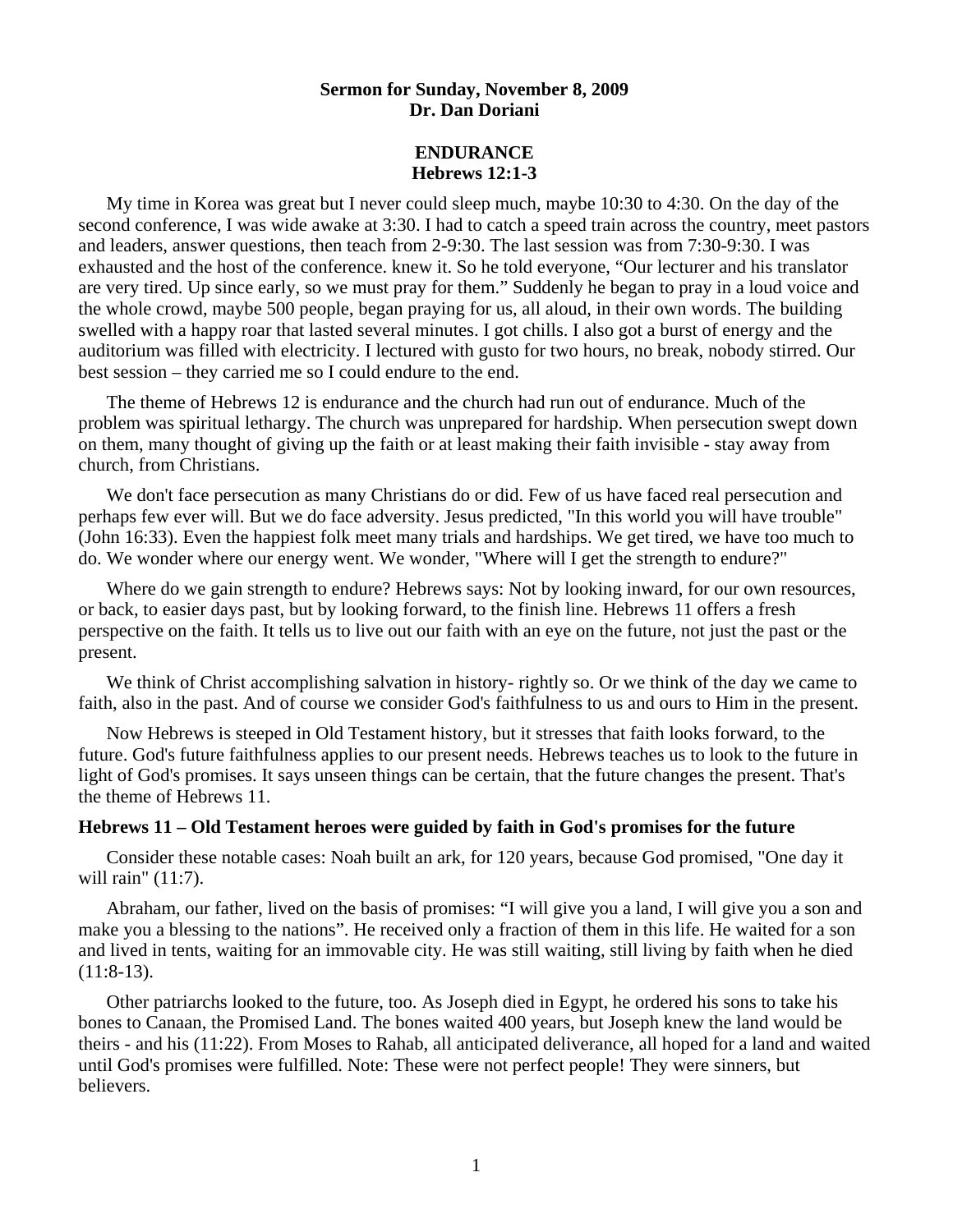### **An uneasy waiting**

Scan the list of the heroes of the faith and notice something else. They waited and there was no promise of ease while they waited. Some heroes of the faith accomplished great things by faith. They conquered kingdoms, routed armies, and administered justice (11:33-34, 36).

 But other heroes only escaped by faith. Their accomplishment is escape from lions, flames and swords. They endured jeers, floggings and chains (11:33-34).

 Further, some heroes were not delivered in this life at all (11:35b-38). Some escaped sword, some were murdered by it (11:34, 37). It is essential to hear this, then and now. For many people, the only deliverance is through death. In either case, faith applies the hope of future blessing to the present struggle. Because of the future, even those who died are heroes of the faith.

 This is what gives us endurance. We hope for, but do not need to be a success in this life. We aren't responsible to get results or to win. We're responsible to do good and to aim for the good, but we leave the results to God. And we keep running in the race God has marked out for us.

## **2. Traits of the race** (Hebrews 12:1-2)

Hebrews compares the Christian life to a long race toward a goal. By running the race, we show faithfulness in the present. This is the central idea of Hebrews 12. In this race we don't run alone. We are "surrounded by a great cloud of witnesses." Hebrews has a play on words that does not show in English: 11:39 says heroes were attested marturhqevnte", by God, for their faith. But now they are a cloud of testifiers martuvrwn.

 That is, God testified publicly that they were faithful to Him in their trial. But they also testify that God was faithful to them in their trial - even if they died. They say, first, that unseen things are real. Love is real, friendship is real. The faithfulness of God is, too.

 Second, in trials, we may conquer, escape or die. God is faithful in all three. Christ awaits us at the end of each. With that in mind, He feels free to give us instructions about running, which we consider carefully.

First, who shall run? We run. Hebrews says, literally, "Consequently we ourselves run." toigarou'n kai; hJmei" The Christian life is a marathon and we run toward a better city, whose builder and host is God (11:10-16).

 So, he says, "let us run with endurance the course laid out for us, fixing our eyes on Jesus, the author and perfecter of the faith." Next He explains the character of the race and motives to run.

Second, why we run. We run because "we are surrounded by so great a cloud of witnesses" They are not spectators, but witnesses. They don't just cheer for us, clapping hands, "Well done, young man." They have run the race, played the game. They know how hard it is. They have already finished the race and now testify, "You can do it, too. God will empower you!"

Next he tells us how to run. First, we "lay aside every burden." We throw off everything that hinders all clothing that inhibits movement.

 Runners do not wear heavy clothes. We have heard the descriptions: This shirt weighs half an ounce, those shorts, one ounce, the shoes, six ounces. The total weighs less than a pound. It is unthinkable to run in boots or a sweater.

 Clothes that weigh us down is a metaphor for the sin that weighs us down. Sin is like heavy boots on the feet, like a heavy wet sweatshirt on the back – a burden.

 Notice that "burden" is singular. The author has less concern with particular sins than with the general ability of sin to weigh us down. Sin in general is the problem. We need to get rid of it.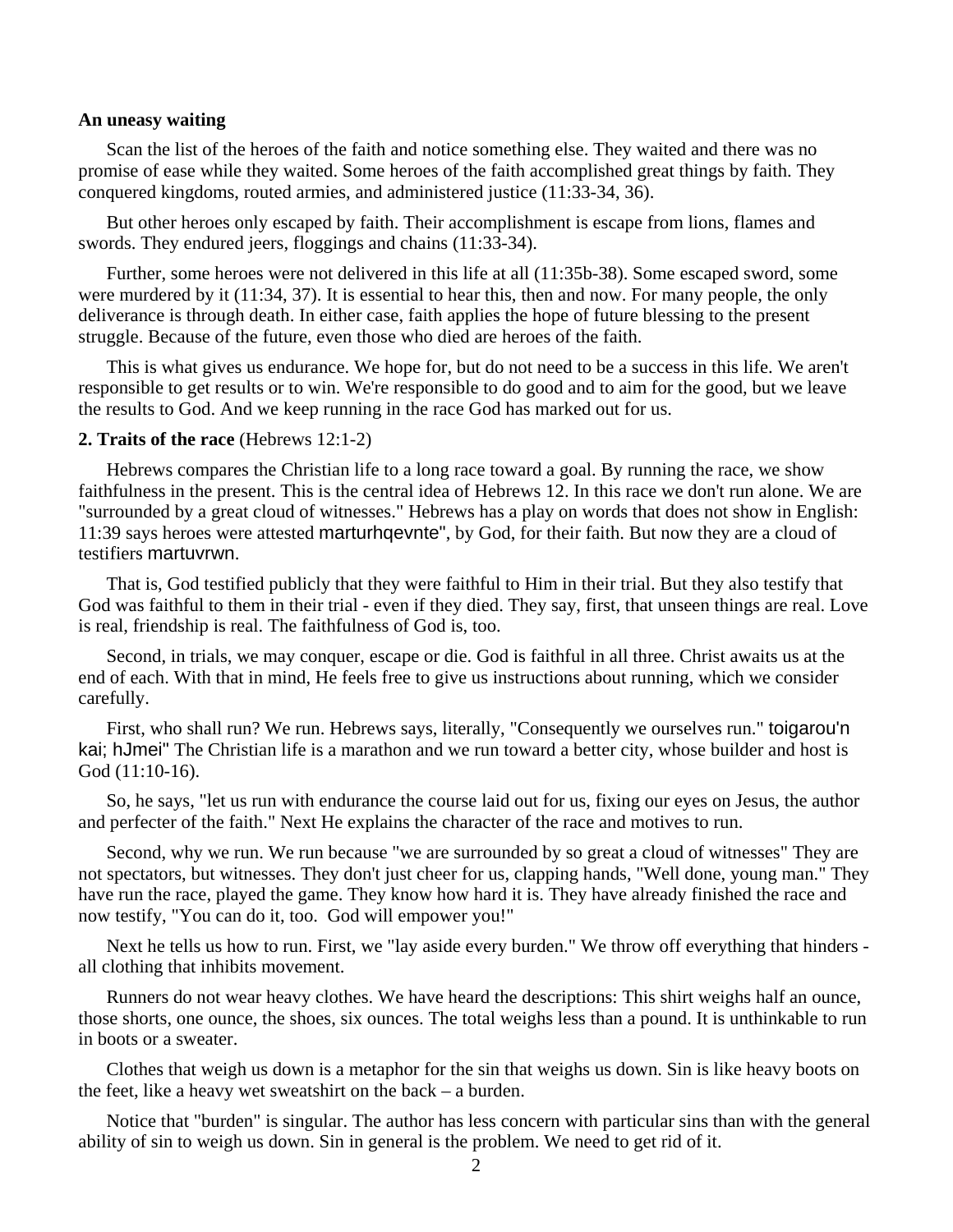How shall we run? "Let us run with endurance." This is not a sprint. The course stretches out for miles and miles; this race is as long as life itself. We must persevere. We need to have something left in the fourth quarter, even if we have played every minute. We need mental and spiritual toughness.

 Where shall we run? "Let us run the race that is laid out, prescribed or appointed. Metaphorically, we must run in our lanes, down the proper path. We must ski inside the gates. That is, God has laid out a course for our life. The Hebrews faced a course that included persecution, perhaps death. But we must run inside the course He chooses, sets or appoints, whether difficult or easy.

 In fact, every one of us has a life course set by God, and every one of us could complain about it. One person grew up in a tough home. Another had loving parents who divorced. Another has been sick year after year. Others: short, bald, bad skin, no energy, terrors of the soul. Even if someone has dozens of things going their way, we each have problems.

 Most of them are big and all too familiar: Chronic illness, loss of income, career out of control. Your best friend moves away. God has a path for each of us and we must run in that path.

 As we run, we fix our eyes on the goal: Jesus is champion and perfecter of the faith. Past heroes of the faith encourage us, Jesus does yet more. He endured greater pain than the others. His wait had greater tension and greater resolution.

 The idea is, if even Jesus had to endure suffering, can we expect exemption? And if we follow him, we can expect a glorious end, like his.

 So we run fixing our eyes on him, meditating on him. Not gritting our teeth but running toward our beloved. Not distracted, we fix our eyes on the goal, Jesus. He stands at the finish line, waiting for us. This leads to our next motive.

#### **We run for the sake of Jesus himself**

 Hebrews 12:2 literally says, "Fixing our eyes on the author and perfecter of the faith, Jesus." Hebrews saves the name Jesus for last for emphasis, for drama. Jesus is our champion, the perfecter of the faith.

 Hebrews 2 explains how Jesus is a champion (2:10-15). By his death he destroyed Satan who held the power of death and freed us from the fear of death.

 Jesus is also perfecter of the faith. He brings us to maturity, consecrates us. So while he tells us to run, and to consecrate ourselves to the task, he also works in us. Years ago, my daughter Sarah wanted to have diving board privileges at our pool. Children had to demonstrate that there was no hazard to them by swimming the width of the pool as a guard watched. That was going to be a challenge for her, so she asked me to stay with her as she swam. I replied, "I will be right here beside the pool if you need me." She said, "No, I want you in the pool with me." I replied, "You know I can't help you." Sarah said,"I know, just stand beside me".

 Now Jesus isn't just standing beside the pool shouting, "Swim, swim." In the incarnation, he got right in the pool with us. But more than that, his Spirit is helping us, his hand holds us up, help us toward the finish line.

 Jesus models endurance in the face of troubles that tempt us to quit the race. Hebrews 12:2 says, "For the joy set before him he endured the cross, despising its shame, and sat down."

 We ordinarily read the phrase "for the joy set before him" this way: Jesus endured the cross and its shame for the sake of the joy that would be his at the resurrection. He suffered for the joy, to gain the joy, the reward.

 Certainly Jesus went to the cross looking forward to his coming glory. And knowledge of future glory certainly should empower us to endure.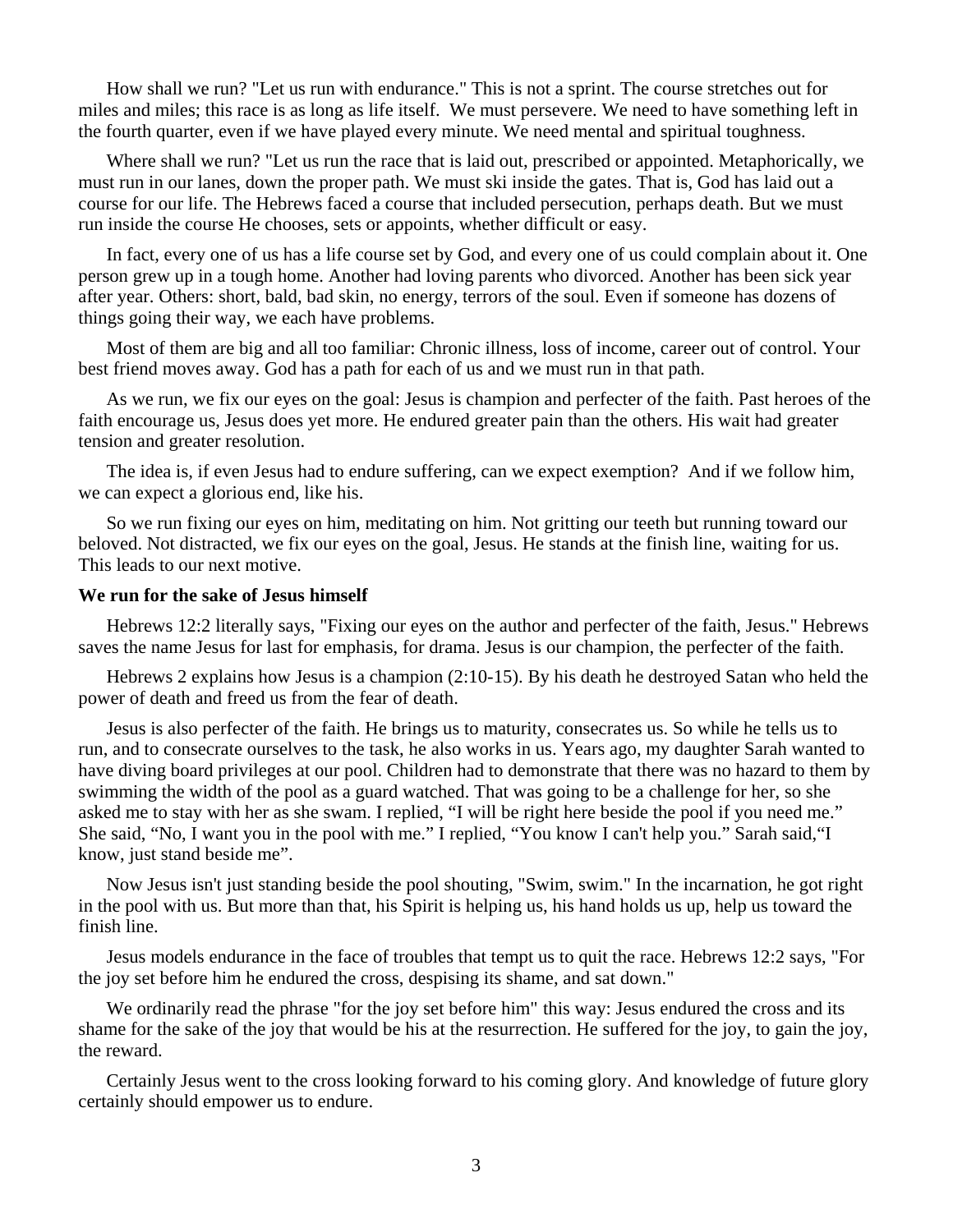But there is something else here. The Greek word "for" *anti* in "for the joy" typically means "instead of," with the idea of a substitution. That is, instead of the joy set before him in heaven, Jesus chose the cross. So Jesus chose the cross over bliss and ease in heaven.

 So Jesus ran, enduring more than a long race. He endured the cross. Hebrews says how he did it: He despised its disgrace and shame *kataphroneo*. He weighed pain and shame, but esteemed them lightly. He preferred the good but hard road.

 So then, "Consider the one who has endured such opposition from sinners, so you might not become weary by losing heart" (12:3). Consider him and don't lose heart.

## **The goal and the heart. Hebrews fears weariness, losing heart**.

 This is always the danger when things become difficult. We don't lose the skills, we lose the passion, the fire to use them. With your business: in finance or construction. Have your skills evaporated? No, but you must keep plugging away, in our work, when starting any new mission. There is always a time when we say, "This may fail. I may be working in vain. Maybe I should quit." It could be working on a dissertation, teaching small children, trying to revitalize a church. Further academia. I should just quit. I'll never use this.

 "In your struggle against sin, you have not yet resisted to the point of shedding your blood" (12:4) Hebrews compares the Christians life to a boxing match, where contestants often drew blood. Seneca says the true athlete is one who "saw his own blood." Hebrews says they have become soft. They can hardly run and the sight of blood scares them. How can they endure? How can we endure? I think of a past experience.

#### **The race**

 As a young man, I never ran except to chase a ball. But I broke my ankle when I was thirty and began to run a little to rebuild my strength. I ran alone, but a few times I ran with friend who was a somewhat serious runner. One day he invited me to join him in 10K run in three weeks. I had never run in a race and had never gone much more than three miles. But he said it would be good to do it together, so I agreed to try it.

When the time came, I was too excited and I started too fast for my pitiful training. I ran the first two miles in seven minutes. No surprise, I got a cramp going up a hill in the third mile. I was running slower and slower; everyone was passing us. Most galling, a short, roly-poly woman in a hideous black mesh outfit passed us. I thought, "This is intolerable.". So I sped up and passed her, the cramp returned, I slowed down, she passed us again. This was repeated.

 This lasted a full mile. I wanted to quit, thinking, "The pain will never pass and I'm ruining the race for John." I urged John to go on without me. He refused, encouraged me, and the cramp subsided a little later.

"OK" he said, "See that guy in the striped hat ahead of us?"

"That guy?" I pointed fifty yards ahead.

"No, the tall guy, way ahead," pointing more than a quarter mile ahead.

"I see him," I replied.

 "We're going to finish ahead of that guy; let's go." I thought he was crazy, but we took off. We began passing people right and left. We left the roly-poly woman in dust. We passed some people who looked pretty good to me, keeping that striped hat in sight. With a mile to go, we passed the striped hat.

 A woman barked out time. My friend said, "You're doing great, I'm taking off. See you at the finish line." He began to fly. I was crushed and it seemed that he passed ten people and gained seventy-five yards on me in twenty seconds. But I was feeling good and took off after him: "I'll never catch him, but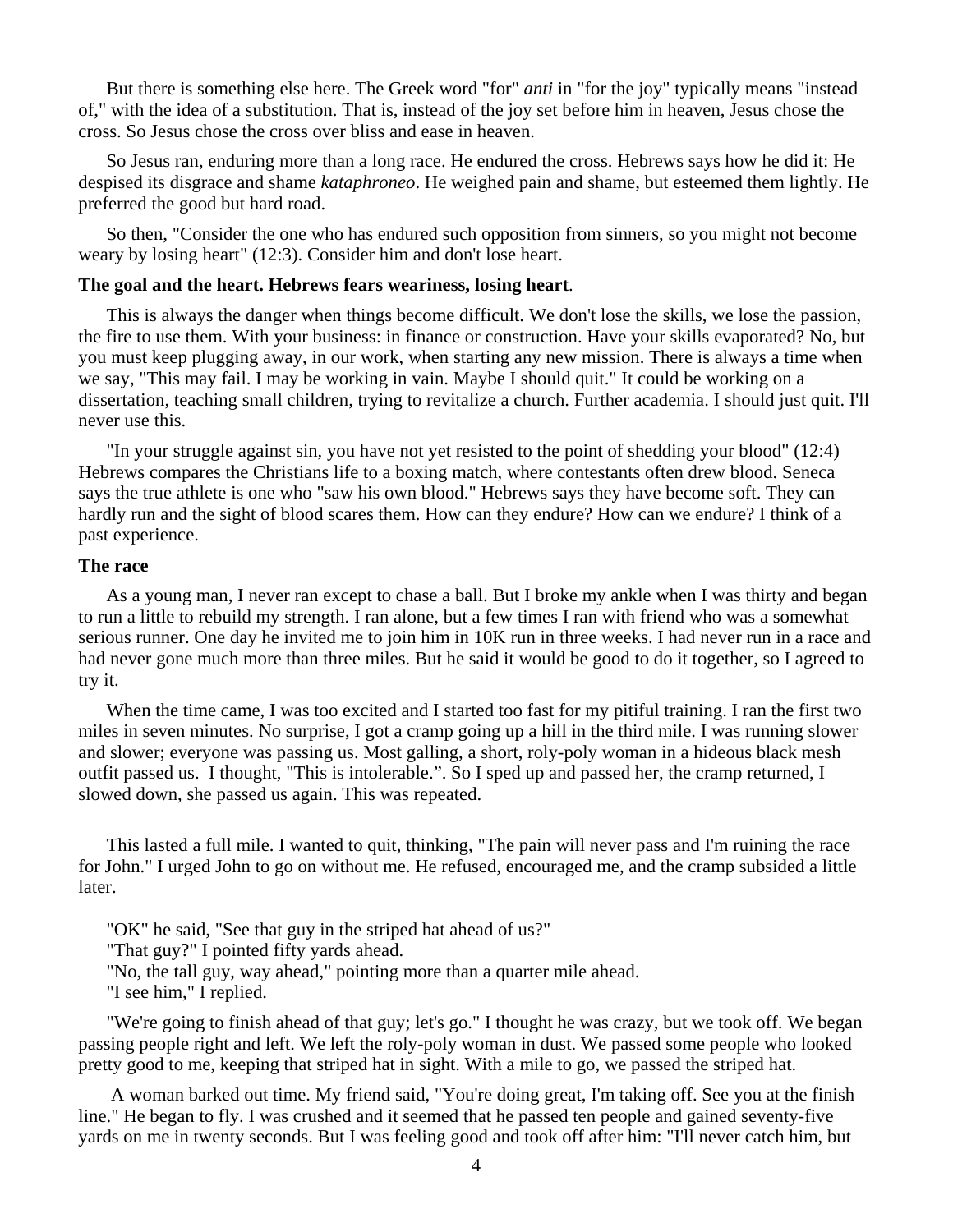I'm going to place after him" and I began passing people too. The race ended downtown and soon I had just four long blocks to go. There were still six people between my friend and me, and I had to catch them all and I passed one, two, three.

 Now it's the last two blocks; the streets are lined with the best runners, who are cheering us on. I locked eyes with one; he saw that I had something to accomplish. He screamed the encouragement to me, pumping his fist in the air. "Come on! Finish with nothing left!" My hair caught fire. My feet sprouted wings. I soared over the final yards, catching everyone, finishing just behind my friend, feeling great.

The race of life is a lot like this. We get cramps, the pain won't go away, we're going nowhere. The race is no fun; worse, it's painful, humiliating. We want to quit, end the pain and frustration. This is when we must endure. How?

 First, When I was failing, my friend stuck with me. (Recently it was the prayers of brothers (and yours) in Korea.) He wouldn't let me quit. That is why Hebrews says, "Encourage one another daily… Stimulate each other to good deeds" (3:13, 10:24). We need each other.

 Second, the cloud of witnesses spurred me on. They finished the race; I can too. The runner who shouted, "Finish with nothing left" looked tired enough. He finished with nothing left; I can, too. I enjoyed my 10 K but it lasted forty-four minutes – not long. At the finish line that day, there were a few dozen citizens, including our wives. I received a little silver ribbon, signifying that we did reasonably well. What about the real race? People are lining that course, too.

We see:

- Abraham who wandered in Canaan while God started a new family.
- Joseph betrayed by his brothers, then saving them in Egypt.
- Moses leading a grumbling people out of slavery, never entering the Promised Land.
- Caleb leading reluctant people into the Promised Land.
- David persecuted just for being a gifted warrior and singer.
- Isaiah, Jeremiah and Ezekiel telling truths no one wanted to hear.
- So many of these men sinned grievously or wanted to give up.

 Then Peter, James, Paul and so many of that generation who died for Christ and are now living with him. These heroes and so many more cheer us on. They testify: "By God's strength, we finished race and you will too."

We look at finish line. There are no officials; there is no clock. But we see Jesus, the winner's wreath on his head, holding a wreath for all of you. For you! He, too, calls out the encouragement. To one he shouts, "Come on, finish with nothing left!" To another, "One more step, one more step." He says, "Don't despair; I will never leave you nor forsake you."

We keep ears and eyes on him, but as we draw nearer, we notice that he stands on no mean city streets. No, his feet are in the streets of the New Jerusalem. When we finish the race, we pass the gate of heaven itself.

Endurance is more than holding onto the faith. It encompasses every sphere of life. Abraham waited for a son, so endurance may mean waiting till we resolve a problem with children, with family relationships. Jesus is the author and perfecter of your home. Let's endure to the end.

 Moses endured in the great task of Israel out of Egypt. So, many of us must endure in a great project. Jesus is your champion and perfecter in that project – if it's godly and good.

 The prophets had to endure as they told the truth about society. So must journalists, teachers, politicians – even if no one wants to listen.